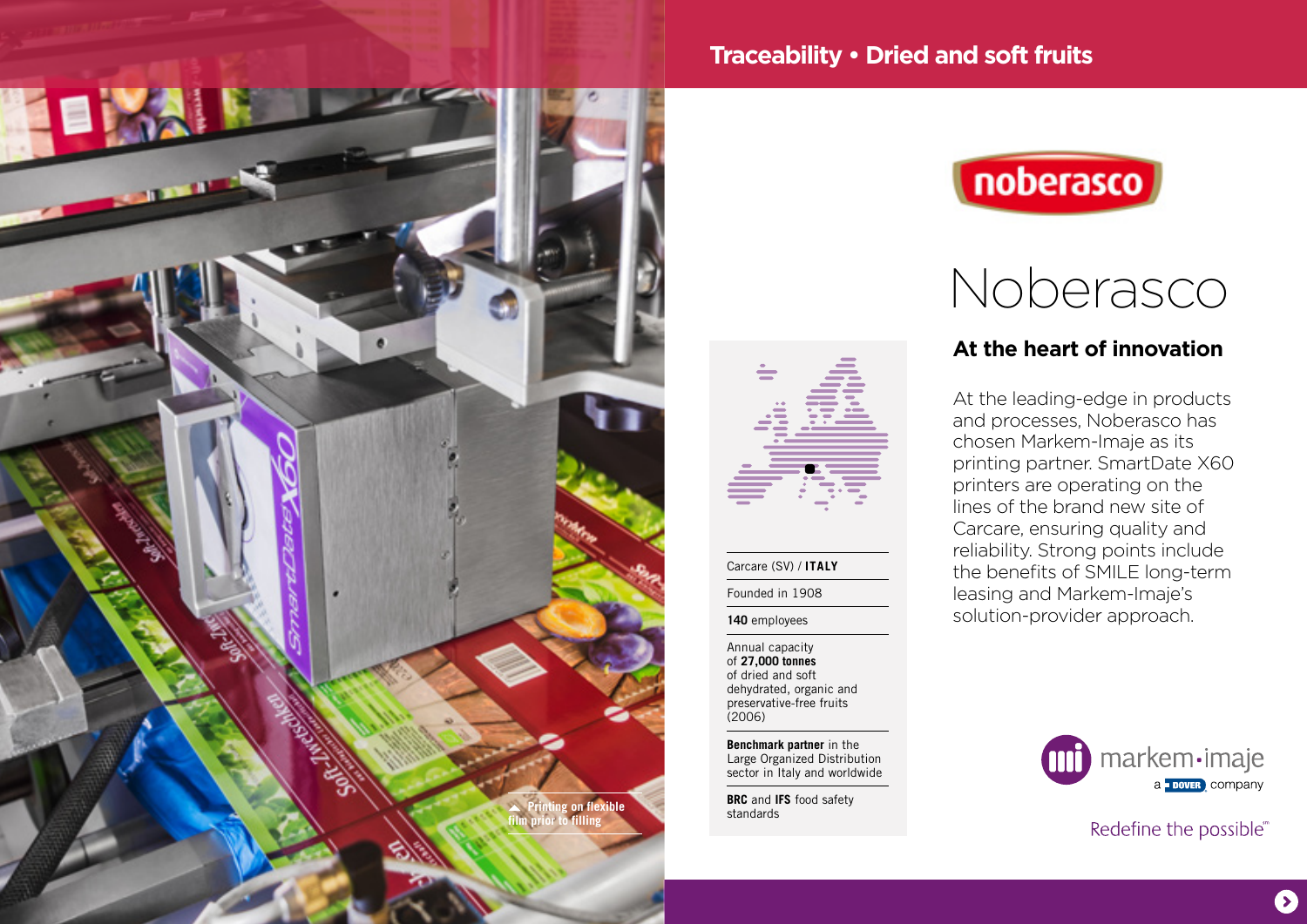### **Noberasco:**

Quality print serving the consumer's needs



"By Markem-Imaje's SMILE long-term leasing, we have converted a variable cost into a fixed one. Another great advantage is that every 5 years, we know we will have access to the latest generation equipment."

 **Davide Cammi,** Production Site Manager (Noberasco SpA)



Each year, in Carcare in the province of Savone (Italy), Noberasco produces over 15,000 tonnes of soft fruit and 12,000 tonnes of dried fruit. Managed by the Noberasco family since 1908, the company is the very icon of the successful "made in Italy" mark in the food sector with nine completely automated production lines, sales that have doubled over the last five years and that now top the €130 M mark. Noberasco is well recognized

in Italy's organic market and exports up to 10% of production. "We were the first to use refrigerated air transport for dates and implement an innovative process to propose preservative-free organic products, with no added fat," says Davide Cammi, Director of Noberasco's production site in Carcare. "We're also at the cutting-edge where the latest trends of Industry 4.0 are concerned. When we designed this new site, we set up an

interconnection process between equipment and automated systems. The idea was to collect all data off the lines and feed it to the equipment for programming and operating." In a sector where consumers are increasingly demanding, Noberasco sets the standard for excellence when tracing its products. Print quality and reproductibility of data are vital.